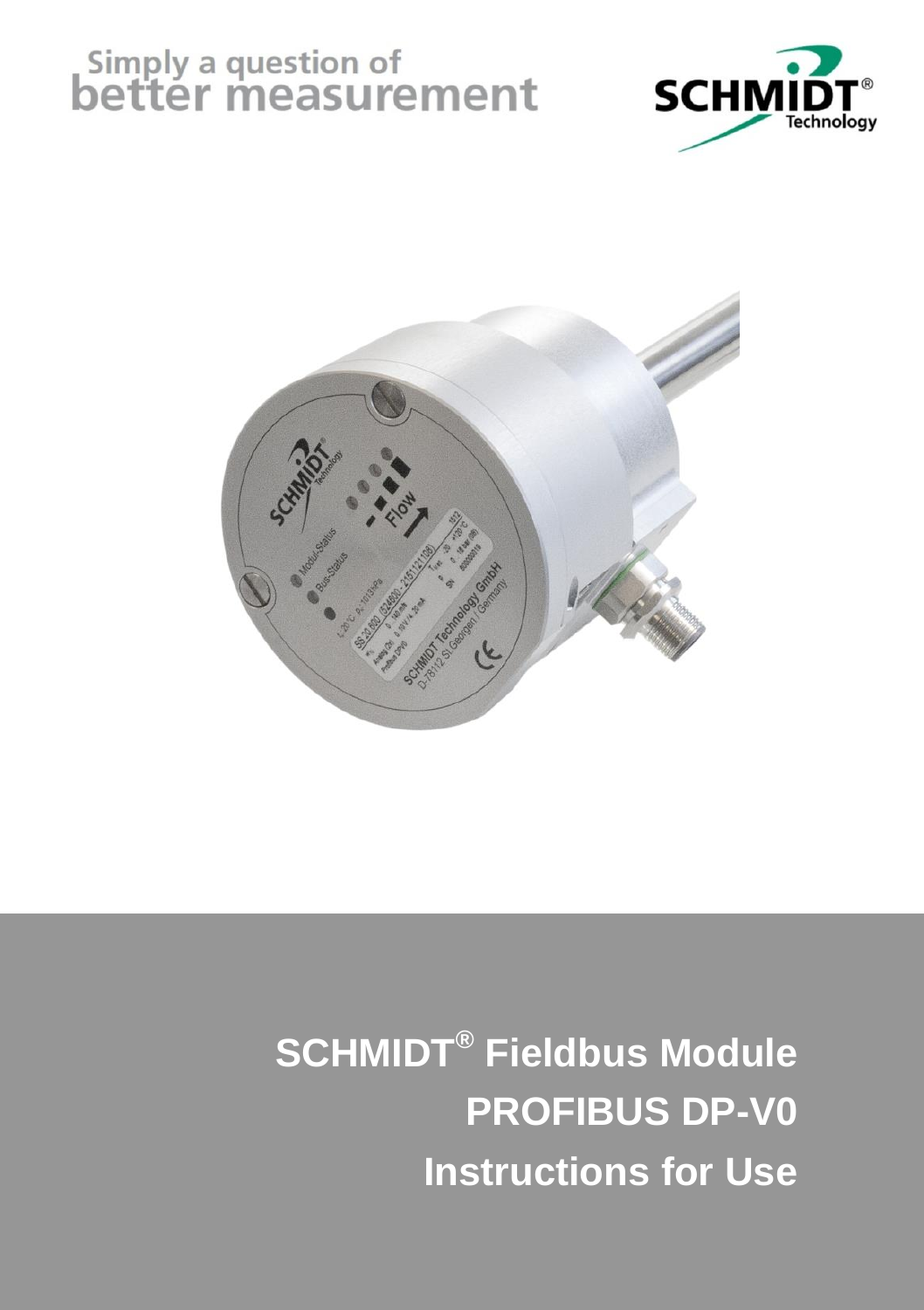# **SCHMIDT® Fieldbus Module PROFIBUS DP-V0**

#### **Table of Contents**

Imprint:

Copyright 2018 **SCHMIDT Technology GmbH** All rights reserved

Version: 543565.02B Subject to modifications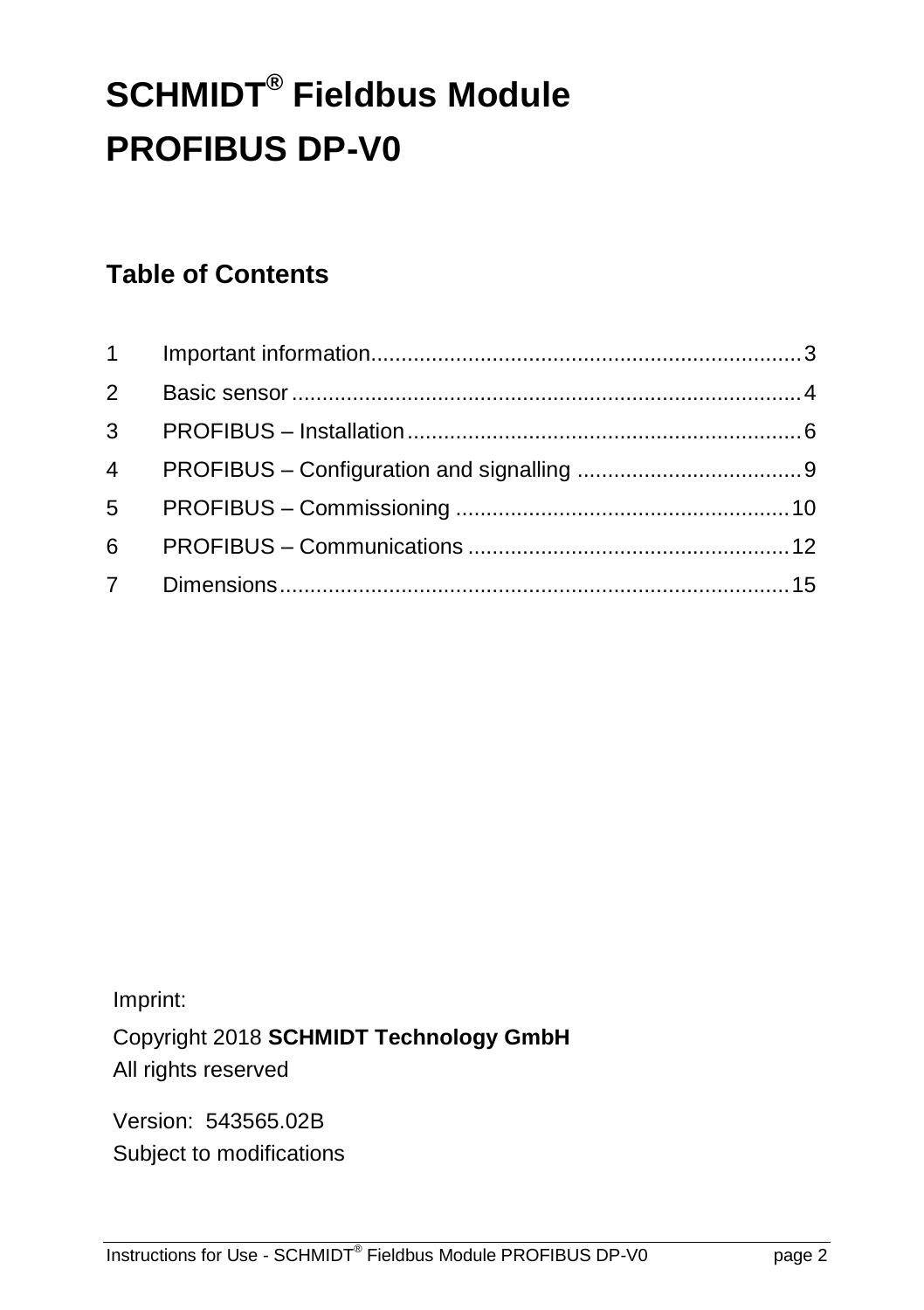## <span id="page-2-0"></span>**1 Important information**

The instructions for use contain all required information for a fast commissioning and safe operation of a **SCHMIDT® Profibus Module DP-V0**.

The module can only be operated in combination with a **SCHMIDT® flow sensor** based on the 600 family, which serves as base unit.

Since the present operating instructions mainly describe the fieldbusspecific aspects, please also be sure to observe the operating instructions of the connected base sensor:

- **SS 20.600:** ...Instructions for use SS 20.600" (535084.02)
- **SS 20.651:** "Instructions for use SS 20.651" (547608.02)

All relevant instructions for use must be read completely and observed carefully, before putting the unit into operation.

- Any claims under the manufacturer's liability for damage resulting from non-observance or non-compliance with these instructions will become void.
- Tampering with the device in any way whatsoever with the exception of the designated use and the operations described in these instructions for use - will forfeit any warranty and exclude any liability.
- The unit is designed exclusively for the use described below. In particular, it is not designed for direct or indirect protection of personal or machinery.
- **SCHMIDT Technology** cannot give any warranty as to its suitability for certain purpose and cannot be held liable for errors contained in these instructions for use or for accidental or sequential damage in connection with the delivery, performance or use of this unit.

#### **Symbols used in this manual**

The symbols used in this manual are explained in the following section.



#### **Danger warnings and safety instructions. Read carefully!**

Non-observance of these instructions may lead to injury of personal or malfunction of the device.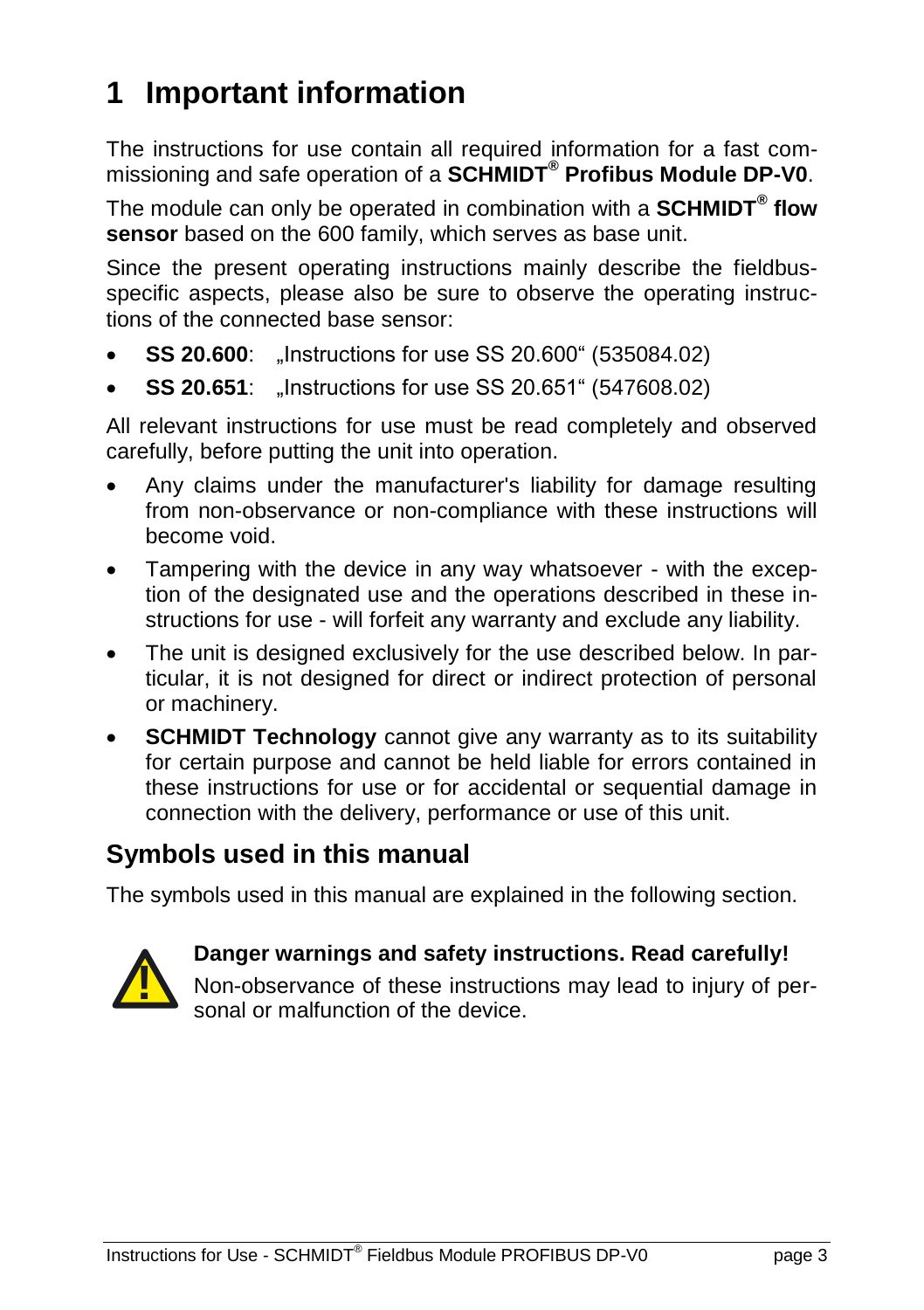# <span id="page-3-0"></span>**2 Basic sensor**

#### **Electrical connection**

The operating voltage should only be connected to the connector of the basic sensor $\mathsf{f}.$ 



Comprehensive details for electrical and mechanical installation can be found in the general instructions for use of the basic sensor.

The operating data of the module correspond to those of the basic sensor. The additional current consumption is typical 25 mA and at maximum 40 mA.

The analogue outputs (flow velocity and medium temperature) as well as the impulse outputs (flow velocity or volume) are only available at the connector of the basic unit.

The field bus can be connected only to the field bus connector.



During electrical installation ensure that no voltage is applied and inadvertent activation is not possible.



The appropriate protection class PELV (EN 50178) has to be considered.



-

Only operate the sensor within the defined range of operating voltage (see manual of basic sensor).

Undervoltage may result in malfunction; overvoltage can lead to irreversible damage.

#### **Commissioning**

The valid measuring ranges are indicated on the type label.

After applying supply voltage, the sensor signals its initialization by simultaneously switching all four horizontal status LEDs (see Figure 3) sequentially in the colours red, orange and green.

If the sensor is in the correct operational state after initialization it switches into measuring mode. All indications for flow velocity (LEDs, signal outputs and fieldbus) jump for a short period to maximum and settles after several seconds at the correct measuring value provided the sensor probe has medium temperature already. Otherwise, the process will prolong until the sensor has reached medium temperature. (an be found in the general instructions for<br>the operating data of the module correspond to the<br>nasor. The additional current consumption is typica<br>aximum 40 mA.<br>A he analogue outputs (flow velocity or volume) are only<br>axi

Alternatively the operating voltage can also be connected to the fieldbus module plug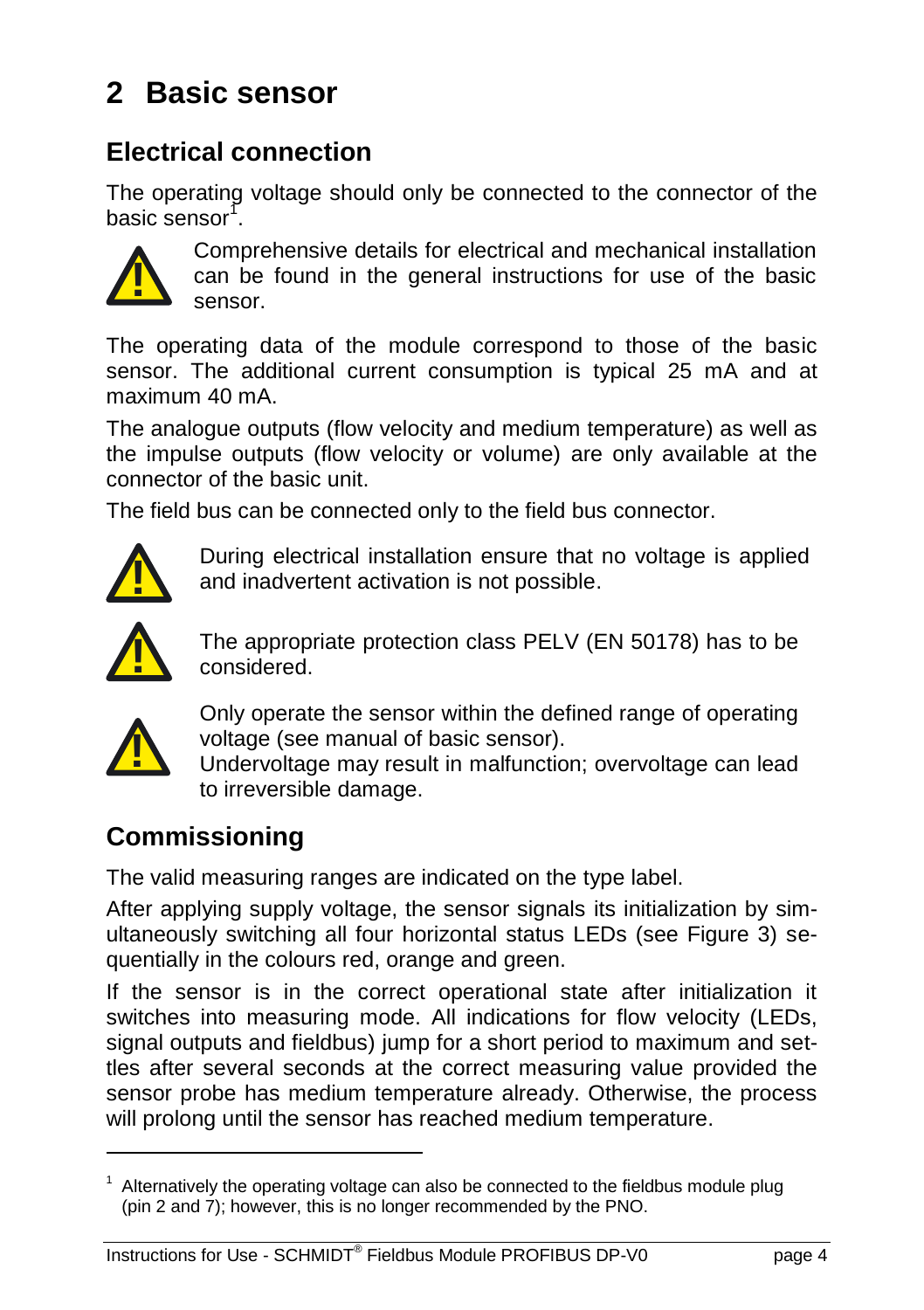#### **LED-display state of basis sensor**

| No.            | <b>State</b>                          | LED <sub>1</sub> | LED <sub>2</sub> | LED <sub>3</sub> | LED <sub>4</sub> |
|----------------|---------------------------------------|------------------|------------------|------------------|------------------|
| 1              | Ready for operation & flow < 5 % $^2$ | $\bigcirc$       | ∩                | ∩                |                  |
| $\overline{2}$ | $Flow > 5 \%$                         | ◯                | ∩                | $\bigcirc$       |                  |
| 3              | Flow > 20%                            | ⌒                | $\bigcap$        | ∩                |                  |
| $\overline{4}$ | $Flow > 50 \%$                        | ●                | $\bigcirc$       | ∩                |                  |
| 5              | $Flow > 80 \%$                        | ⌒                | ◯                | ●                |                  |
| 6              | Flow $> 100 %$ (= Overflow)           | ⌒                | ∩                | ∩                |                  |
| 7              | Sensory element defective             | $\bigcirc$       | $\bigcirc$       | $\bullet$        |                  |
| 8              | Supply voltage too low                | $\bigcirc$       | $\bigcirc$       | $\bigcirc$       |                  |
| 9              | Supply voltage too high               | ∩                | ∩                | ∩                |                  |
| 10             | Temperature of electronics too low    | $\bigcirc$       | ∩                | $\bigcirc$       |                  |
| 11             | Temperature of electronics too high   | ◯                | $\bigcap$        | ∩                |                  |
| 12             | Temperature of medium too low         | $\bigcirc$       | $\bigcirc$       | $\bullet$        |                  |
| 13             | Temperature of medium too high        | O                |                  | ⊂                |                  |

#### **Legend**

- $\circ$
- $\bullet$

LED off **COULD** LED shines orange

LED shines green **C** LED flashes red (approx. 2 Hz)

<span id="page-4-1"></span>**Table 1**

1

#### <span id="page-4-0"></span>**Carrying out the zero flow plausibility check (zfc)**

The zfc has been introduced to detect an alteration of the heat transfer characteristic of the sensor element by checking its heating power at zero flow. Thus it is possible to detect deviations which are caused e.g. by contamination or other alterations of the sensor element by means of a simple test without dismounting the sensor unit (see chapter *[Carrying](#page-4-0)  out the zero flow [plausibility check](#page-4-0) (zfc)*).

 $2^{2}$  "%" of measuring range of flow velocity of the basic sensor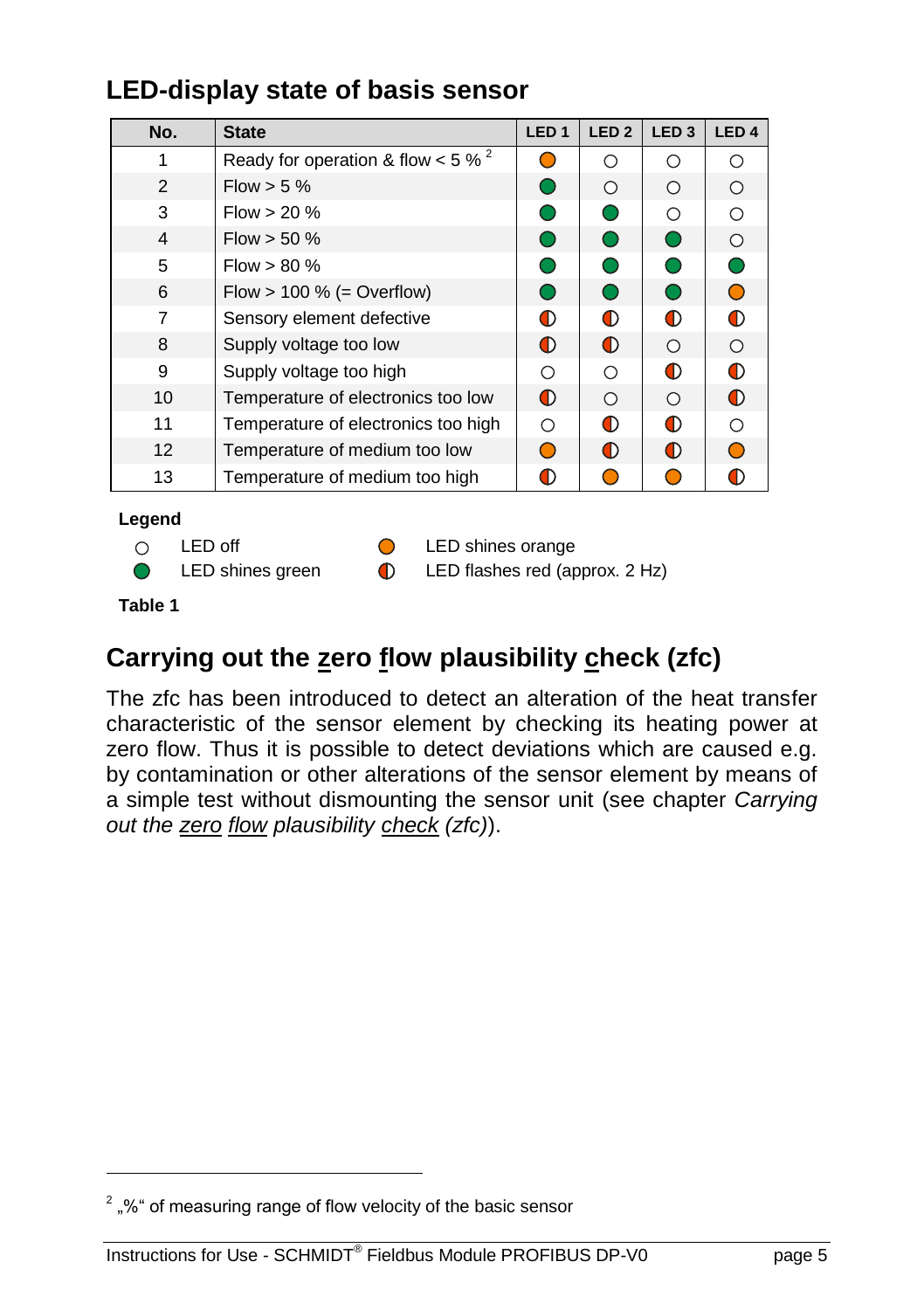# <span id="page-5-0"></span>**3 PROFIBUS – Installation**

This optional module implements a slave of PROFIBUS DP with performance level V0 based on a galvanically decoupled RS485 interface<sup>3</sup> for two-wire operation.

#### **Network topology**

The bus devices are connected in a line, individual devices may, depending on transmission rate, be connected via a stub to the main line.

A line segment comprises a maximum of 32 participators (masters, slaves and / or repeaters). Their number can be increased up to 126 by interposing repeaters, but every segment must be actively terminated at the beginning and the end of the main line (bus termination).



-

The module has no terminating resistors integrated, so that an external wiring is required if applicable.

Some commercial available connectors specially tailored for PROFIBUS installation feature switchable terminating networks thus allowing troublefree termination (see subchapter: *[Fieldbus](#page-6-0) cable*).

The maximum permitted line length per segment as well as the sum of its stub lengths depends on the transmission rate<sup>4</sup> (see [Table 2\)](#page-5-1).

| <b>Transmission rate</b><br>[kbit/s] | Max. segment<br>length [m] | Max. sum of stub<br>lengths [m] |
|--------------------------------------|----------------------------|---------------------------------|
| 9.6 / 19.2 / 45.45                   | 1,200                      | 500                             |
| 93.75                                | 1,200                      | 100                             |
| 187.5                                | 1,000                      | 33                              |
| 500                                  | 400                        | 20                              |
| 1500                                 | 200                        | 6,7                             |
| 3000 / 6000 / 12000                  | 100                        |                                 |

<span id="page-5-1"></span>**Table 2: Admissible line lengths for cables of type A**

For transmission rates > 1.5 MBit/s, stub lines must be avoided. The transmission rate will be set by the bus master automatically.

 $3$  The connections on the bus side (pins 3, 4, 5, 6 and 8) are galvanically decoupled.

 $4$  Specifications apply to cables of type A.

Instructions for Use - SCHMIDT<sup>®</sup> Fieldbus Module PROFIBUS DP-V0 page 6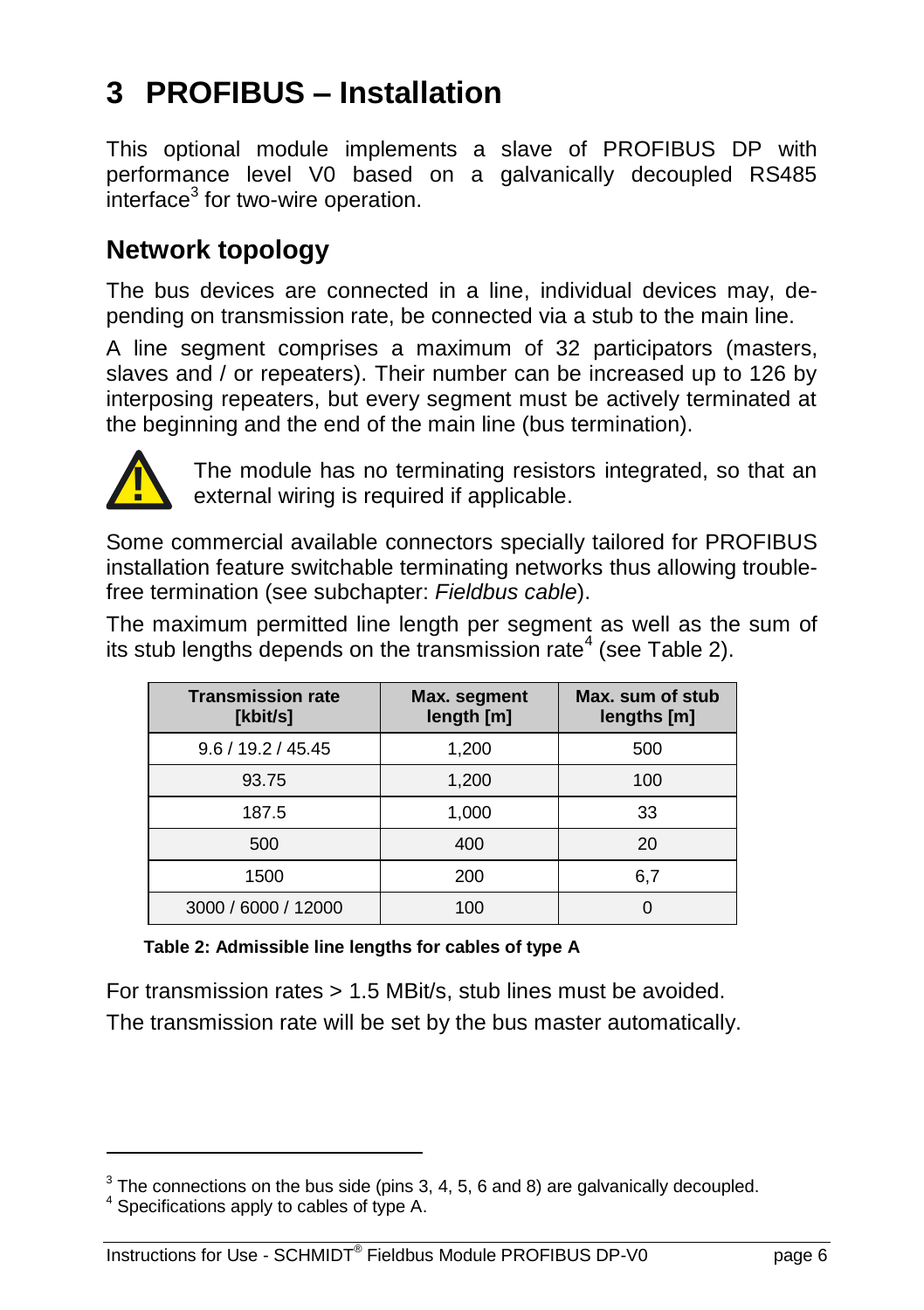#### **Fieldbus connector**

The module features a D-Sub9 connector (female) with PROFIBUS compliant pin assignment<sup>5</sup> (see [Figure](#page-6-1) 1 and [Table 3\)](#page-6-2).



<span id="page-6-1"></span>**Figure 1**: View on connector of module (female)

| Pin | <b>Designation</b> | <b>Function</b>                |
|-----|--------------------|--------------------------------|
| 1   | nc                 | Not connected                  |
| 2   | [M24]              | Obsolete (mass of 24 V supply) |
| 3   | RxD/TxD-P          | DATA-B                         |
| 4   | CNTR-P (RTS)       | Repeater control signal        |
| 5   | M <sub>5</sub>     | Ground (bus termination)       |
| 6   | <b>P5</b>          | 5V (bus termination)           |
| 7   | [P24]              | Obsolete (+ 24 V supply)       |
| 8   | RxD/TxD-N          | DATA-A                         |
| 9   | nc                 | Not connected                  |

<span id="page-6-2"></span>**Table 3 Pin assignment of fieldbus interface**

The shielding of the plug-in connector has electrical contact with the sensor housing.

The module plug itself is waterproof. However, if no bus cable is attached, the plug should be protected against moisture with a cap to protect the electrical signals.

#### <span id="page-6-0"></span>**Fieldbus cable**

It's intended to use a cable of type A which has been specially designed for PROFIBUS (purple insulation colour).



It is strongly recommended to use a PROFIBUS connecting cable of type A.

To achieve high immunity and low interference emission, the cable shield must be connected to the protective earth, preferable on both line endings, achieving a good conductivity by using large shield clamps (earth potential depends on the shielding concept). Independent of that, the data line should be installed separately from other electrical cables. It is strongly<br>
cable of type A<br>
cable of type A<br>
cable of type A<br>
indings, achieving a<br>
carth potential depence<br>
cable by Good groundin<br>
The appropria<br>
considered.<br>
Applying of the operating vertecommended by the PNO.



-

Good grounding of the cable shield is essential. The appropriate protection class PELV (EN 50178) has to be considered.

<sup>5</sup> Applying of the operating voltage to the fieldbus module plug (pin 2 and 7) is no longer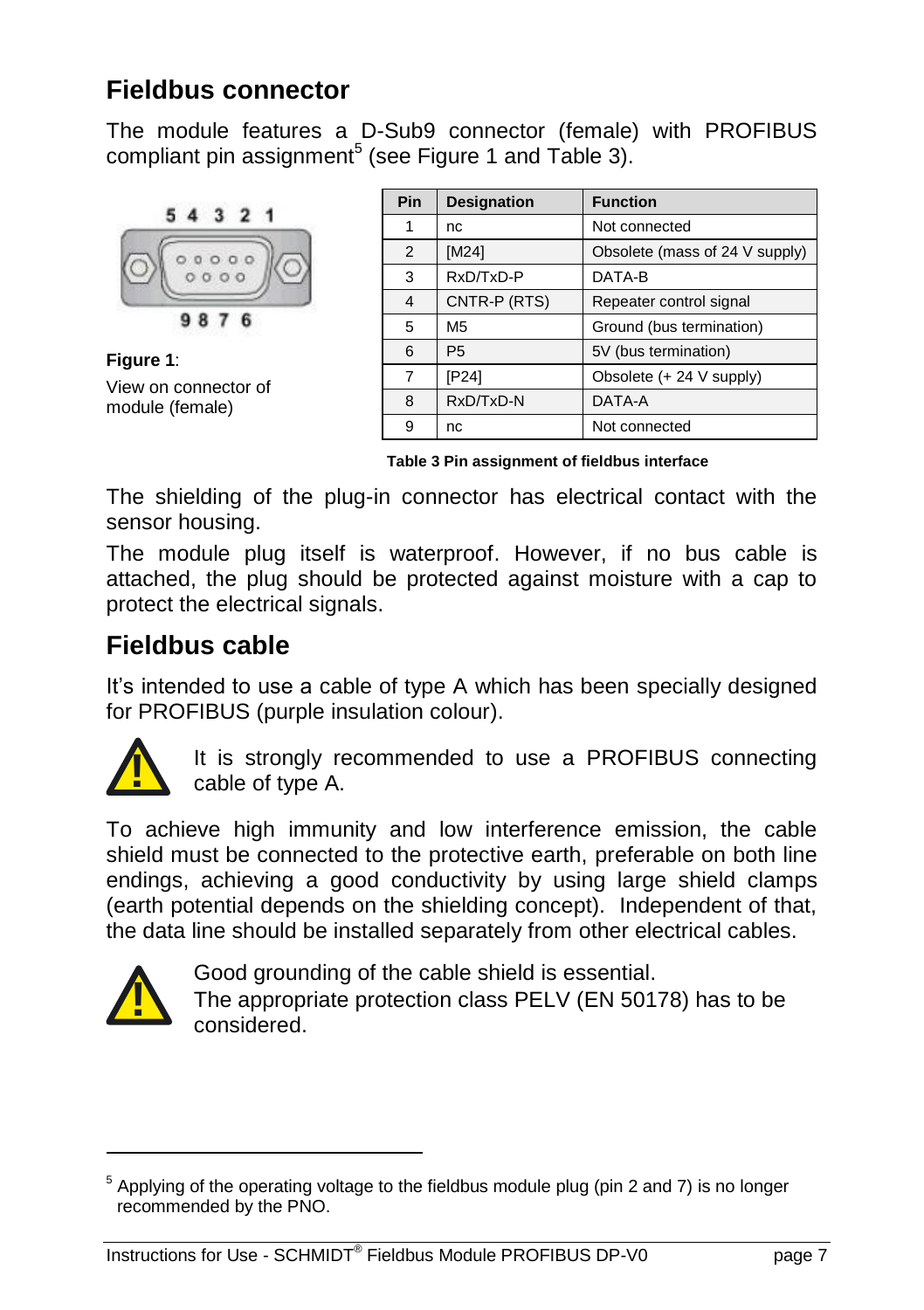#### **Assembly of fieldbus cable**

The fieldbus cable comprises two data lines plus a screen and must be fitted with a PROFIBUS-compliant D-SUB9 connector (male), preferably with an integrated and switchable bus termination network.



The module has no terminating resistors integrated, so that an external wiring is required.

When attaching the cable to the connector take following in account:

1.) Data lines of the cable must not be interchanged.

As installation aid the terminals of the connector are marked with letters and the data lines are color-coded.

| Line | <b>Function</b>             | <b>Colour</b> |
|------|-----------------------------|---------------|
|      | <b>RxD/TxD-N (negative)</b> | areen         |
|      | <b>RxD/TxD-P (plus)</b>     | red           |

Mnemonic:  $B & red = Bre(a)d$ 

2.) Data lines of incoming and outgoing device nodes must not be interchanged.

On the connector, arrows are indicating the direction of "ingoing" and "outgoing" cables.

- 3.) If the node represents the end of the segment, which means that there is only one incoming data cable:
	- The cable has to be placed on the "ingoing" channel.
	- The bus has to be terminated. The integrated terminating network has to be set to "on".
- 4.) If both data cables are connected, the bus must not be terminated. A present terminating network in the plug must be switched "off".



**Figure 2**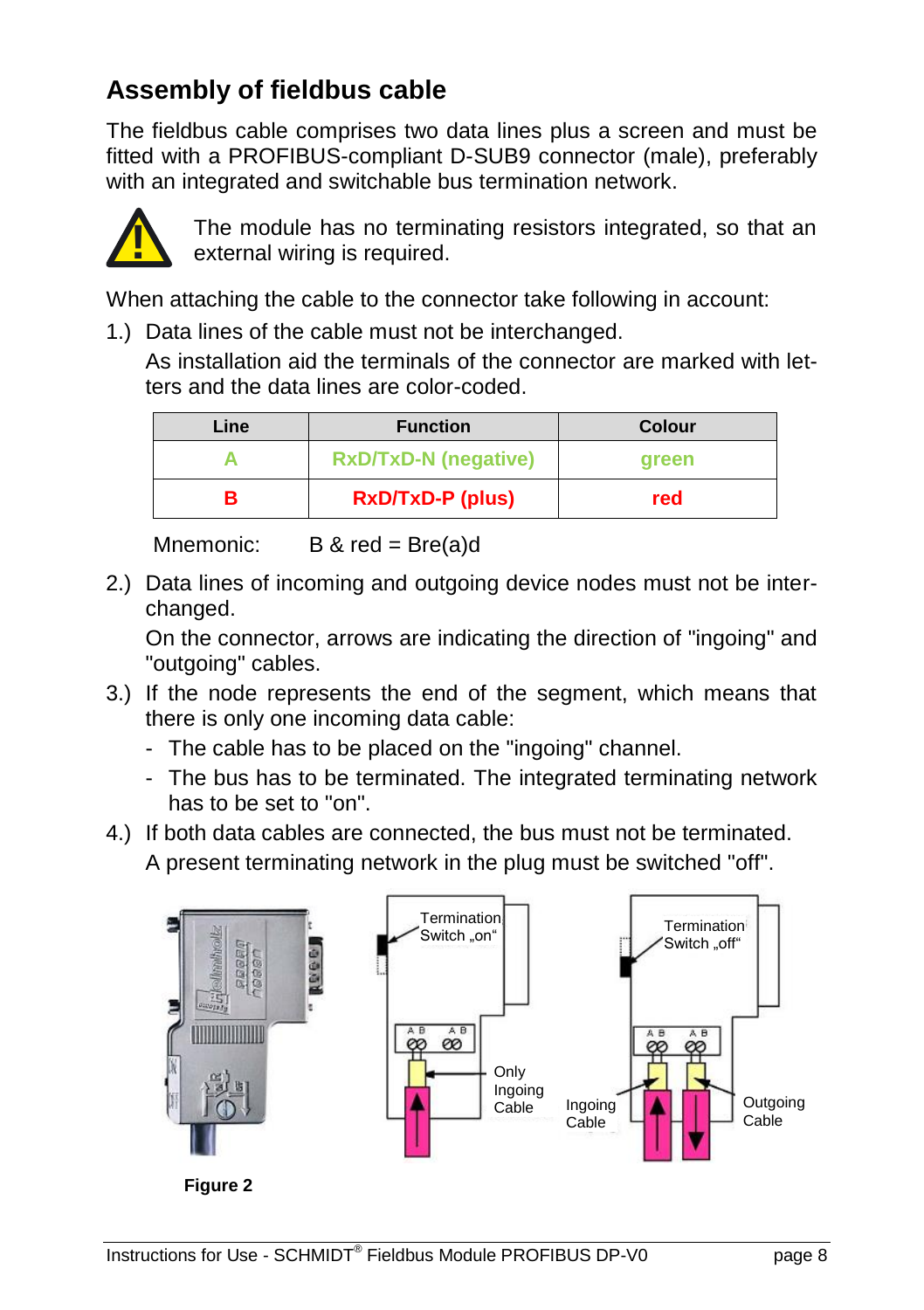# <span id="page-8-0"></span>**4 PROFIBUS – Configuration and signalling**

#### **Device address**

The device address is manually set by means of two decimal rotary switches inside the housing (see [Figure 4\)](#page-8-1). To do this, the two captive screws of the housing cover must be unscrewed (see [Figure 3\)](#page-8-2).



After setting the address, make sure that the cover is properly closed and the screws are stoutly tightened.

Permitted address area: 0 … 99

### **LED signalling**

The four horizontally arranged LEDs above the label "Flow" indicate the status of the basic sensor (see [Table 1\)](#page-4-1).



<span id="page-8-2"></span>

The topmost LED indicates the module status (device):

<span id="page-8-1"></span>

| ● Green       | $=$ ready for operation |
|---------------|-------------------------|
| $\bullet$ Red | $=$ error               |

The middle LED indicates the status of the network (communication):

| ● Green               | $=$ Online                                                 |
|-----------------------|------------------------------------------------------------|
|                       | $\bullet$ Flashing green = Connected, but no data exchange |
| $\circ$ Off           | $=$ Offline                                                |
| <b>C</b> Flashing red | $=$ Fieldbus error                                         |

 $6$  The third lowermost LED has no function here.

1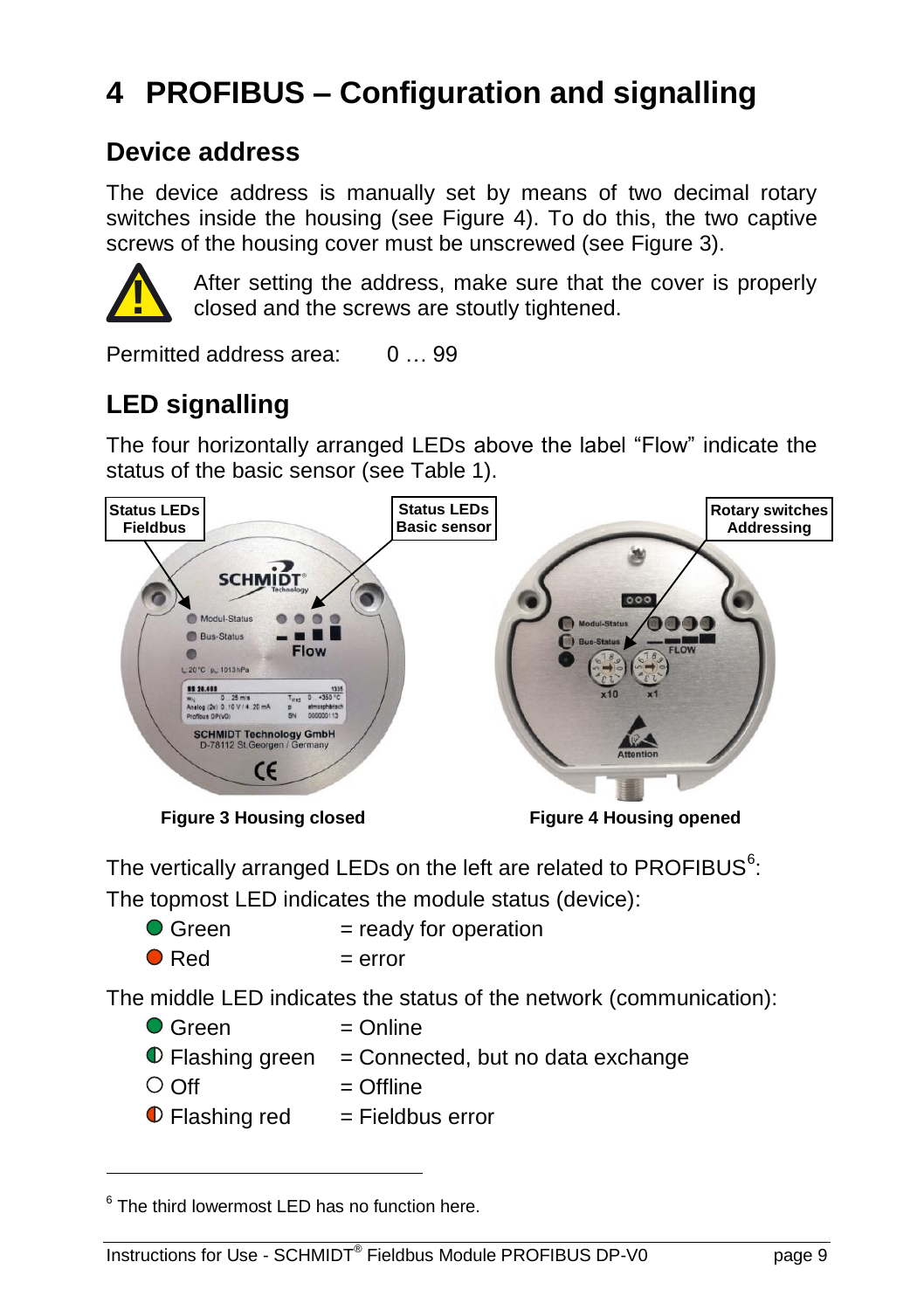# <span id="page-9-0"></span>**5 PROFIBUS – Commissioning**

To integrate the **SCHMIDT® flow sensor** into the process control via PROFIBUS a GSD file is available on the homepage:

<https://www.schmidt-sensors.com/sensoren.html>

The file is formatted as a zip archive and can be found in the tab of each sensor type which is capable of PROFIBUS.

After the initial receipt of configuration and parameter data, the module changes into the cyclic "Data exchange" mode according to PROFIBUS DP-V0.

Two basic configurations are available to determine the structure and content of the data telegram.

| <b>Structure</b> | <b>Identification</b> | <b>Transferred content</b>                                   |
|------------------|-----------------------|--------------------------------------------------------------|
| 12 Byte Input    | 0x1B                  | Sensor status<br>Temperature<br>Volume flow<br>Flow velocity |
| 8 Byte Input     | 0x17                  | Sensor status<br>Temperature<br>Volume flow                  |

#### **Parameterization**

The parameters listed below can be configured via the PROFIBUS (also see subchapter: [Diagnosis messages\)](#page-13-0).

#### **Averaging**

Averaging (moving, arithmetic average) of flow velocity, volume flow and medium temperature

- Data type: Unsigned8
- Unit: Seconds
- Value range: 0 … 120

#### **Pipe inner diameter**

Calculating of volume flow (profile factor is considered)

- Data type: Unsigned16
- Unit: 1 mm
- Value range: 15 … 5,000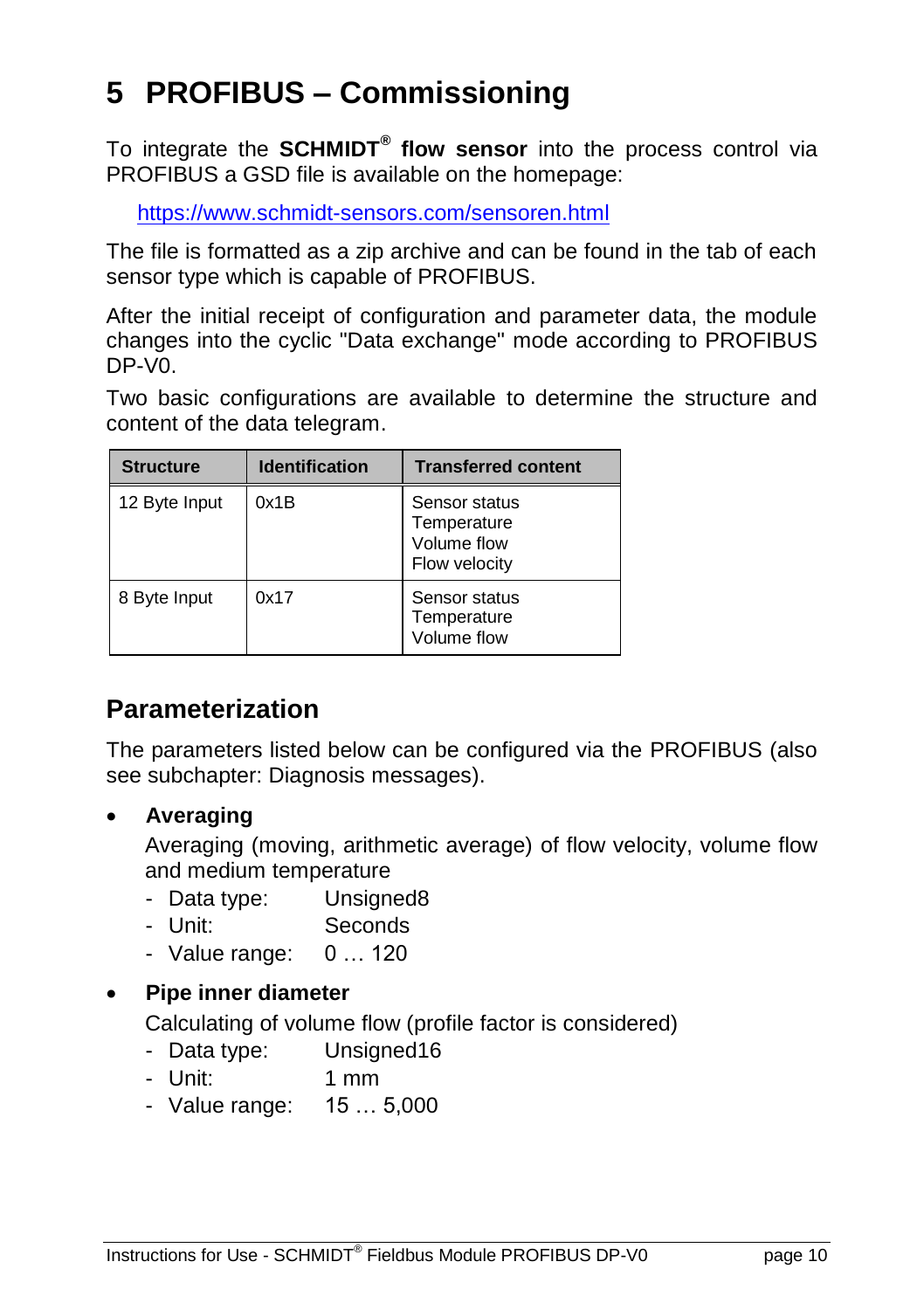#### **Unit of volume flow**

- Data type: Unsigned8
- Value range:

| Value          | Unit                                |
|----------------|-------------------------------------|
| 0              | $m^3/h$                             |
| 1              | $m^3/m$ in                          |
| $\overline{2}$ | $m^3/s$                             |
| $\overline{3}$ | 1/h                                 |
| 4              | l/min                               |
| 5              | $\sqrt{s}$                          |
| 6              | $\overline{\text{ft}}^3/\text{h}$   |
| $\overline{7}$ | ft <sup>3</sup> /min                |
| 8              | $\overline{\mathrm{ft}}^3$ /s       |
| 9              | cm <sup>3</sup> /h                  |
| 10             | $\overline{\text{cm}}^3/\text{min}$ |
| 11             | cm <sup>3</sup> /s                  |

#### **Standard conditions**

Flow velocity and volume flow refer to these environmental conditions (standard conditions).

- Data type: Unsigned8
- Value range:

| Value | Reference      | <b>Temperature</b> | <b>Pressure</b> |
|-------|----------------|--------------------|-----------------|
|       | <b>SCHMIDT</b> | 20.0 °C            | 1013.25 hPa     |
|       | ISO6358        | 20.0 °C            | 1000.00 hPa     |
| 2     | ISO2533        | 15.0 °C            | 1013.25 hPa     |
| 3     | DIN1343        | $0.0 \text{ °C}$   | 1013.25 hPa     |

#### **Unit of medium temperature**

- Data type: Unsigned8
- Value range:

| Value | Unit |
|-------|------|
| n     | °C.  |
|       | °F   |
| 2     | ĸ    |

- Note:

The measuring range limits of the medium temperature (see chapter: *[Diagnosis messages](#page-13-0)*) depend on the sensor type. They are unmodifiable, neither the values nor the unit of measurement can be configured.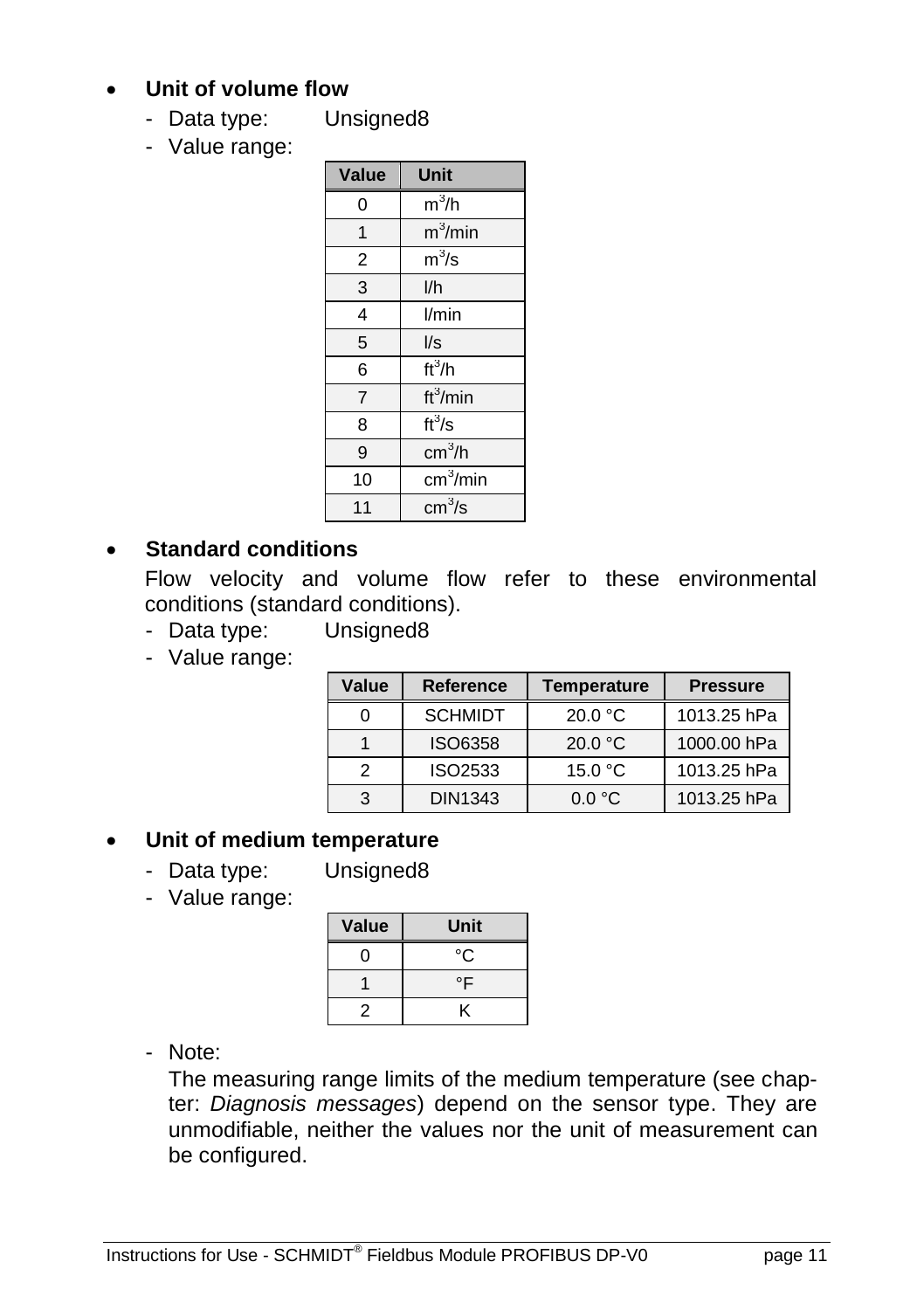# <span id="page-11-0"></span>**6 PROFIBUS – Communications**

#### **Cyclic data exchange**

The bytes are PROFIBUS-compliant transmitted, i.e. first the MSB and last the LSB.

| Octet    | <b>Meaning</b>                             | Data type               |
|----------|--------------------------------------------|-------------------------|
| $0 - 1$  | Sensor status                              | Unsigned 16             |
| $2 - 3$  | Medium temperature (0.1 x configured unit) | Signed 16               |
| $4 - 7$  | Volume flow (configured unit)              | IEEE 754 Float (32 bit) |
| $8 - 11$ | Flow velocity (mm/s)                       | Unsigned 32             |

The telegram part *sensor status* indicates the operating status of the sensor and can assume one of the following numerical values (integer):

| Value | <b>Designation</b>                                    |  |
|-------|-------------------------------------------------------|--|
| 0     | Sensor in normal operation (none of the states below) |  |
| 1     | Sensor element defective                              |  |
| 2     | Medium temperature too high                           |  |
| 3     | Medium temperature too low                            |  |
| 4     | Supply voltage too high                               |  |
| 5     | Supply voltage too low                                |  |
| 6     | Electronics temperature too high                      |  |
| 7     | Electronics temperature too low                       |  |
| 8     | Other fault (e.g. no adjustment data, CRC-error )     |  |
| 9     | Within the internal zfc limit                         |  |
| 10    | Within the external zfc limit                         |  |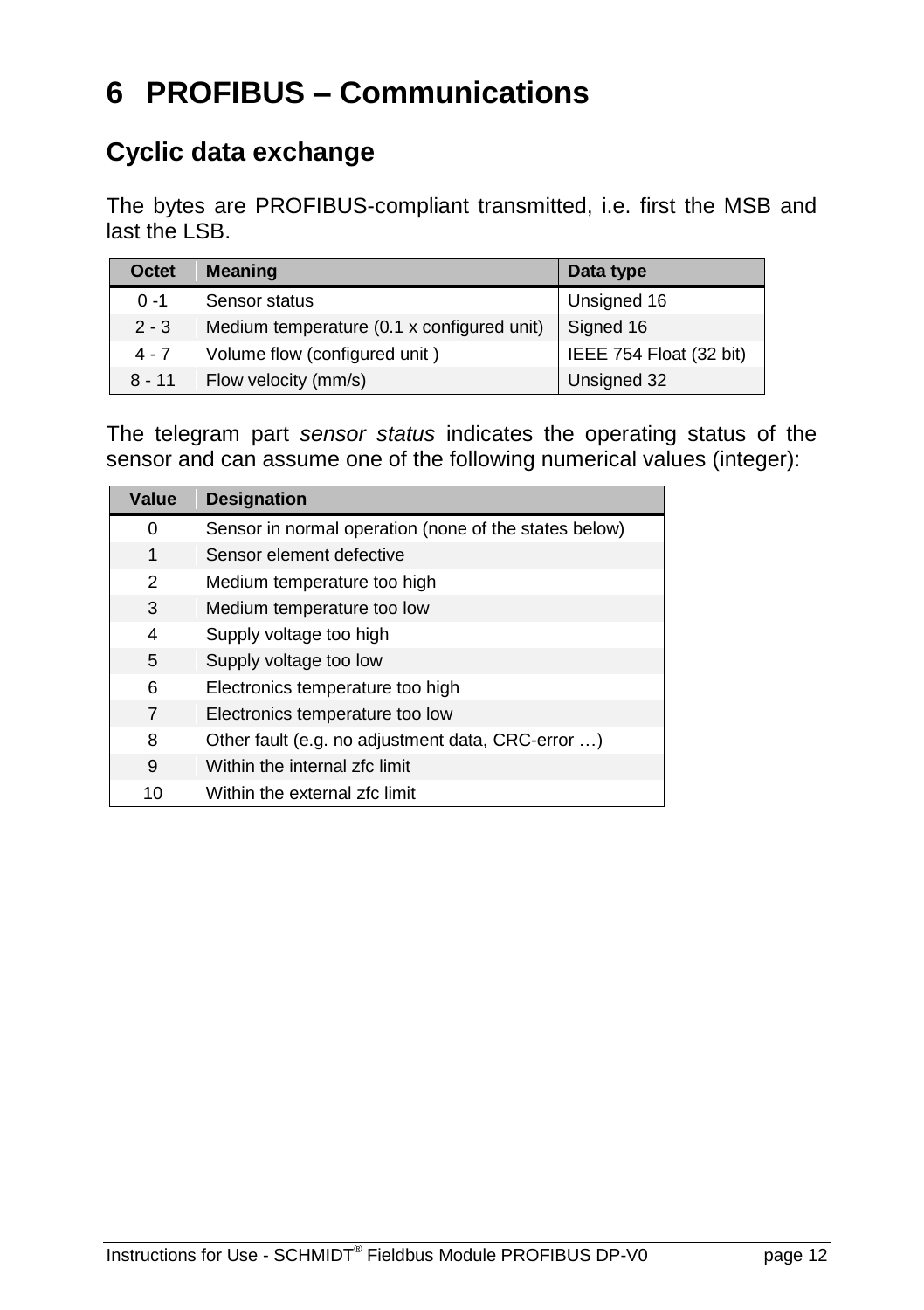#### **Sensor status "zfc" handling by user**

As the heating capacity at zero flow depends on different parameters, it is important to make sure that the defined environmental parameters are observed during the test. These are:

| <b>Environmental parameter</b>                      | Value / range            |
|-----------------------------------------------------|--------------------------|
| Flow velocity                                       | $0 \text{ m/s}$          |
| Temperature of medium (real at the measuring point) | 10 $\dots$ 30 °C         |
| Temperature of medium (sensor output)               | 2040 °C                  |
| Pressure                                            | atmospheric <sup>8</sup> |

As soon as the above environmental conditions are available, the *sensor status* can be used for checking the zfc. For a functioning sensor, it must assume the value "9" (optimal) or the value "10" (extended range).

If the value of *sensor status* is 9, the heating capacity is within the range defined during the adjustment, i.e. the sensor element works optimally.

If this value assumes "10", minor deviations in relation to the adjustment have been determined. This can be caused by several reasons:

- The heat transfer has changed (e. g. by soiling deposits on the sensor element) - there is a slight shift in the sensor characteristic.
- One or more environmental conditions necessary for the correct determination of the zfc were not observed, i.e. the test is invalid.

Recommendation for this case:

Observe the further progression of the zfc of this sensor and critically scrutinize measured values, possibly arrange cleaning. Equip the sensor head with a protective cap to ensure zero flow.

If the value of *sensor status* does not correspond to 9 or 10 under correct environmental conditions, then it indicates a serious deviation of the sensory characteristic. In this case, the sensor has to be instantly maintained (e.g. visual inspection, cleaning, calibration, repair, etc.).

1

 $<sup>7</sup>$  In case of low or zero flow the measured medium temperature is about 10 K higher than</sup> the real temperature because of crosstalk between heater and temperature element.

 $8$  Atmospheric: p = 700  $\dots$  1,300 mbar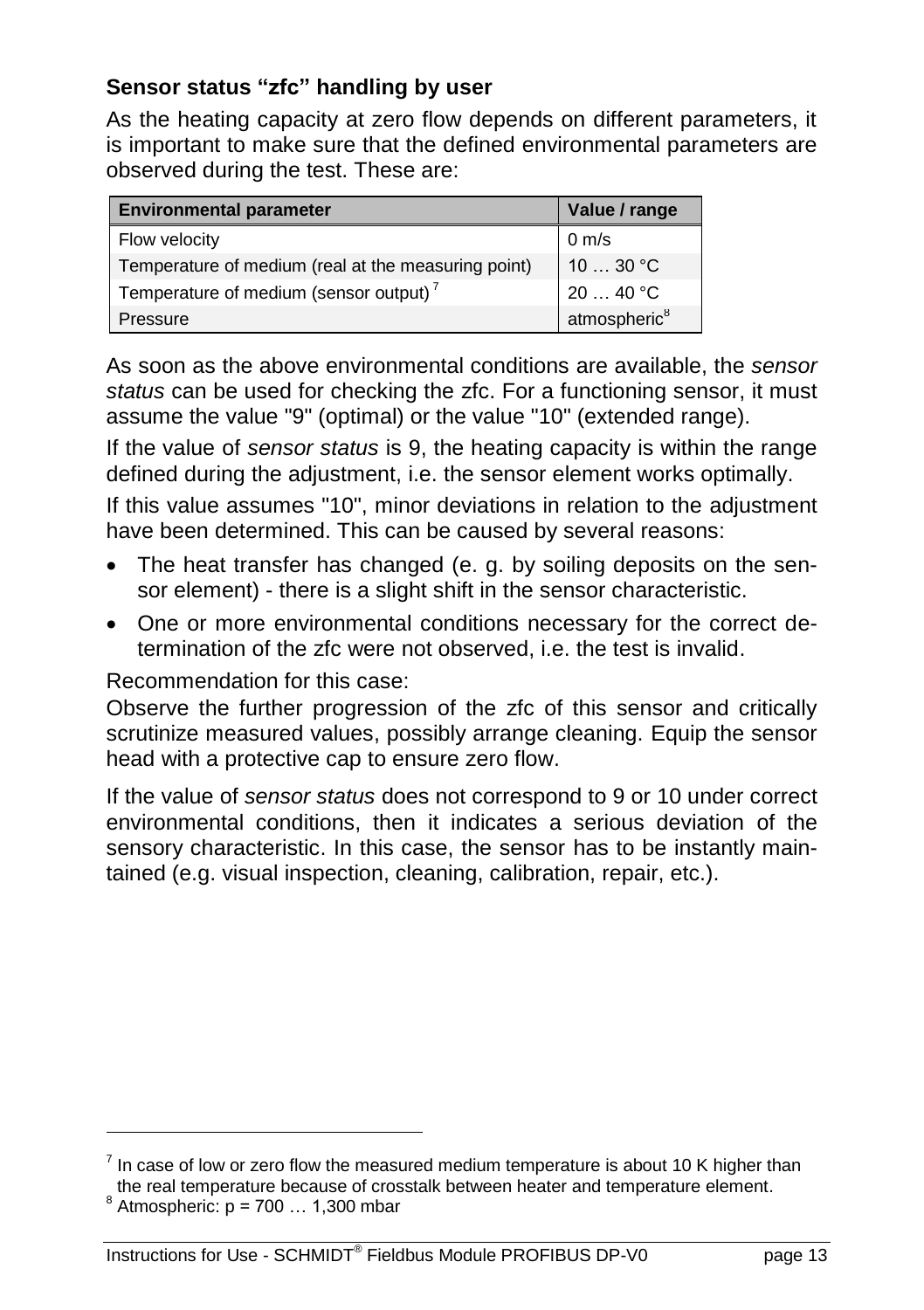#### <span id="page-13-0"></span>**Diagnosis messages**

The diagnosis telegram contains additional, device-specific information and is divided into two blocks:

1.) The first block contains a bus-specific error diagnosis.

An entry in this block results in an error or the operating state STOP on the process control. Parameterization errors are also displayed here.

2.) The second block contains sensor-specific information and has no effect on the communication via the PROFIBUS.

| Octet                            | <b>Parameters</b>                                     | <b>Description</b>                                          |  |
|----------------------------------|-------------------------------------------------------|-------------------------------------------------------------|--|
| 1st block: Error diagnosis       |                                                       |                                                             |  |
| 7                                | Extended diagnostic header                            | Length of the diagnostic block                              |  |
| 8                                | Reserve                                               |                                                             |  |
| 9                                | Error                                                 | Bit 0:<br>parameterization error<br>Bits $1 - 7$ : reserved |  |
| 2nd Block: Information diagnosis |                                                       |                                                             |  |
| 10                               | Extended diagnostic header                            | Length of the diagnostic block                              |  |
| 11,12                            | Sensor status                                         | Operational status of sensor                                |  |
| 13                               | Averaging                                             | See parameters                                              |  |
| 14,15                            | Pipe diameter                                         | See parameters                                              |  |
| 16                               | Unit of volume flow                                   | See parameters                                              |  |
| 17                               | Standard conditions                                   | See parameters                                              |  |
| 18                               | Unit of medium temperature                            | See parameters                                              |  |
| 19, 20                           | Software version                                      | Of PROFIBUS module                                          |  |
| $21 - 24$                        | Serial number                                         | Of sensor                                                   |  |
| $25 - 28$                        | Material number                                       | Of sensor                                                   |  |
| $29 - 32$                        | Configuration number                                  | Of sensor                                                   |  |
| 33                               | Overpressure                                          | Predefined operating overpressure (bar)                     |  |
| $34 - 37$                        | Measuring range of flow velocity                      | in mm/s (unmodifiable unit)                                 |  |
| $38 - 39$                        | Measuring range of medium<br>temperature, lower limit | In 0.1 $^{\circ}$ C                                         |  |
| $40 - 41$                        | Measuring range of medium<br>temperature, upper limit | In 0.1 $^{\circ}$ C                                         |  |
| $42 - 45$                        | Measuring range of volume flow                        | In the configured unit                                      |  |
| 46                               | Actual temperature of electronics                     | In °C (unmodifiable unit)                                   |  |
| 47                               | Maximum temperature of<br>electronics                 | In °C (unmodifiable unit)                                   |  |

#### **Table 4 Diagnostic parameters**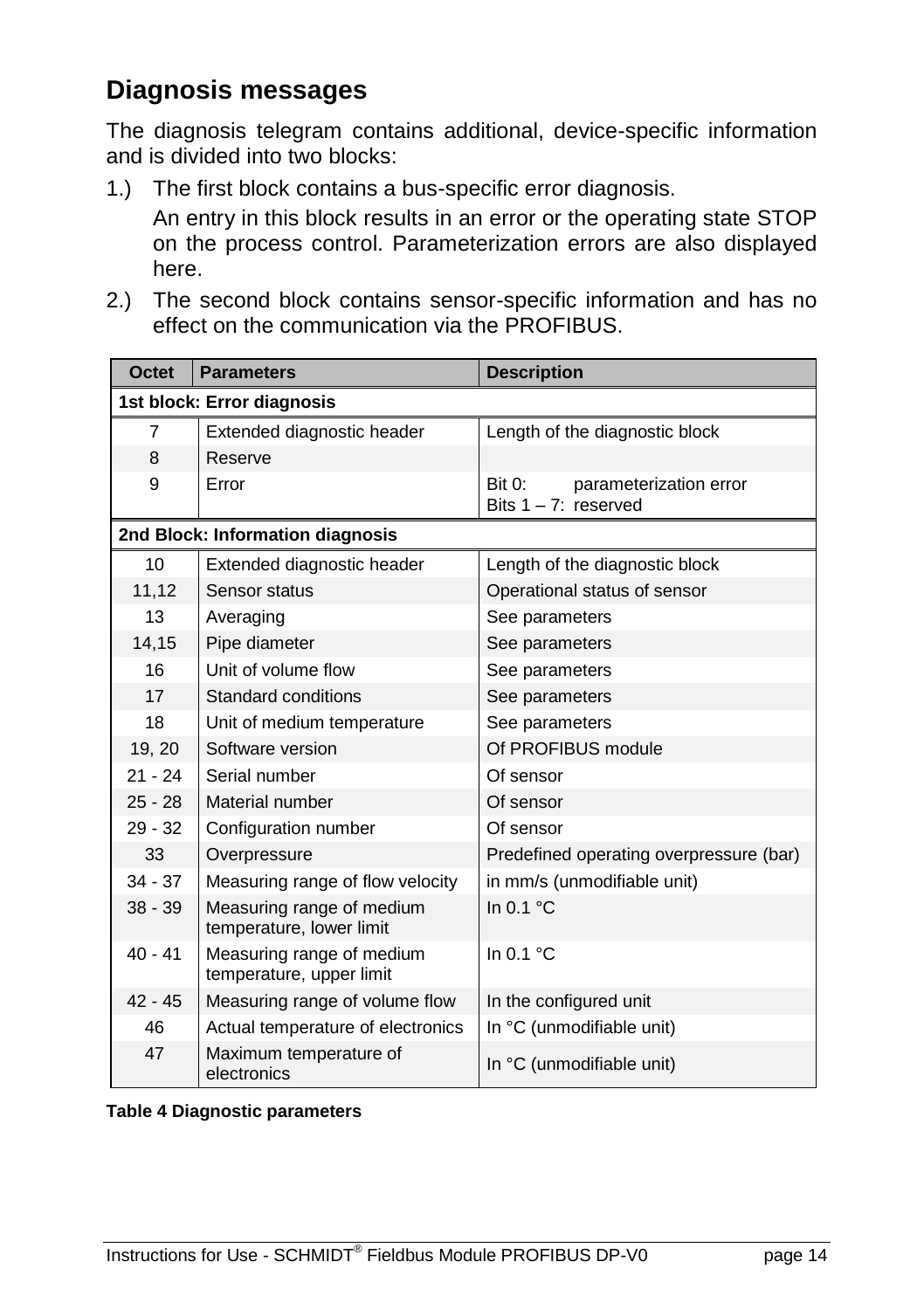# <span id="page-14-0"></span>**7 Dimensions**



#### **Dimensions in mm**